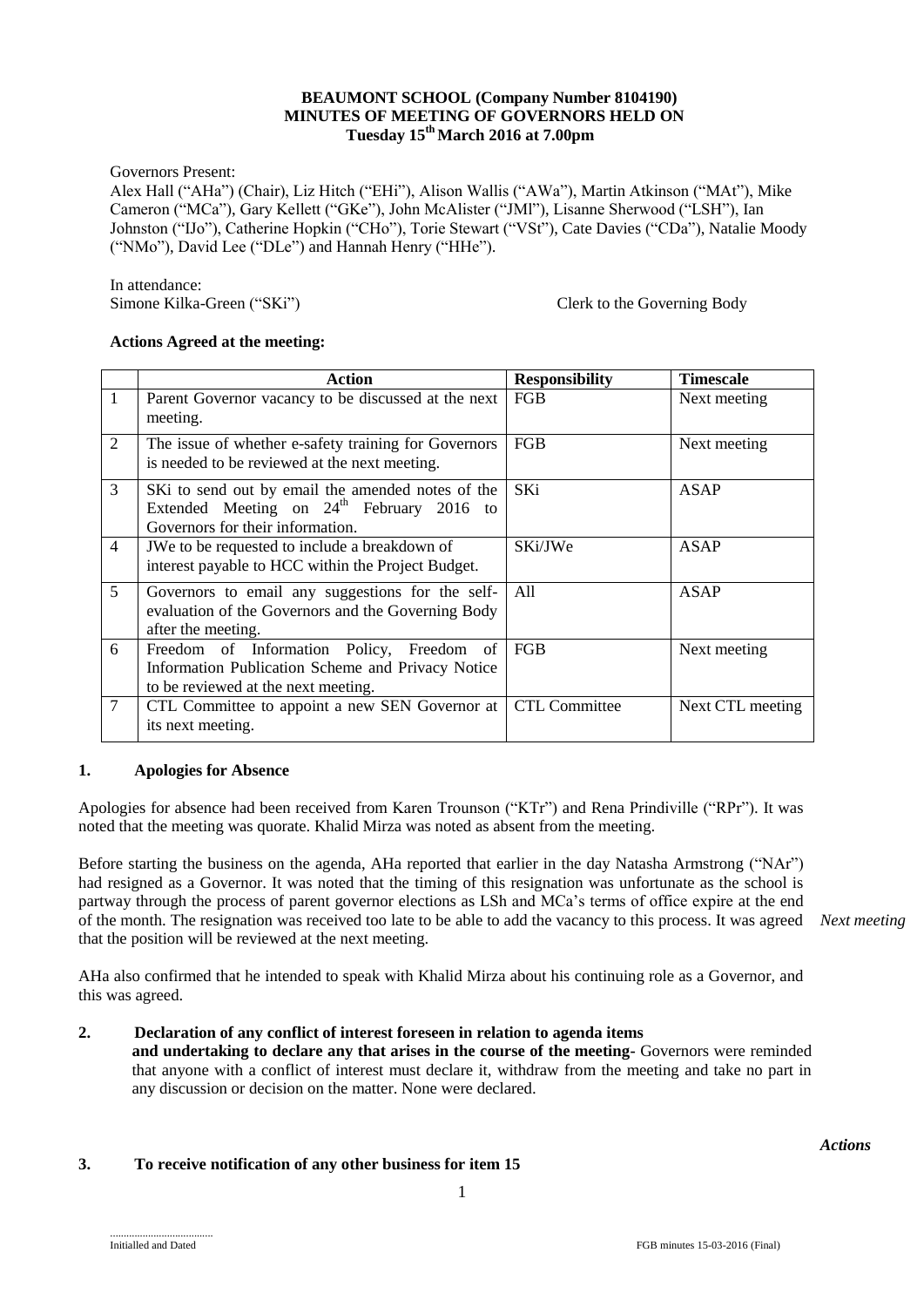No business was raised.

# **4. Approval of minutes of the meetings on 13th January 2016 (including Part 2 minutes) and matters arising and the notes of the Extended meeting on 24th February 2016**

The minutes of the meeting on  $13<sup>th</sup>$  January 2016 were agreed as drafted.

The action points from the meeting were considered as follows:

|                | Action                                              | <b>Responsibility</b> | <b>Timescale</b>           | <b>Update</b> |
|----------------|-----------------------------------------------------|-----------------------|----------------------------|---------------|
| $\mathbf{1}$   | HHe to review and update the Governing              | <b>HHe</b>            | ASAP                       | Completed.    |
|                | Body's Self-Evaluation.                             |                       |                            |               |
| 2              | MCa to liaise with Sarah Hosegood about e-          | MCa                   | ASAP                       | See below.    |
|                | safety training for Governors.                      |                       |                            |               |
| 3              | EHi to remind the CPT group of the terms            | EHi                   | Next CPT                   | Completed and |
|                | of reference for the group at the next CPT          |                       | meeting                    | on agenda.    |
|                | meeting.                                            |                       |                            |               |
| $\overline{4}$ | AHa and AWa to review for discussion at             | AHa/AWa               | Next meeting               | Completed and |
|                | the next meeting the current form of skills         |                       |                            | on agenda.    |
|                | audit and determine whether it is                   |                       |                            |               |
|                | appropriate or needs to be changed.                 |                       |                            |               |
| 5 <sup>5</sup> | Governors to email SKi with their requests          | A11                   | By Friday $15^{\text{th}}$ | Completed.    |
|                | for activities during the school day as part        |                       | January 2016               |               |
|                | of he Extended Meeting on 24 <sup>th</sup> February |                       |                            |               |
|                | 2016 by the end of the week i.e. by Friday          |                       |                            |               |
|                | $15th$ January.                                     |                       |                            |               |

In relation to item 2 above, MCa confirmed that he had recently reviewed the school's ICT and E-safety policy and has sent detailed comments to Sarah Hosegood. The question of Governor training was discussed and it was noted that Herts for Learning do not offer e-safety training as an in-house session. The question of whether any Governor training is needed will be reviewed at the next meeting.

*Next meeting*

The Part 2 confidential minutes of the meeting on  $13<sup>th</sup>$  January 2016 were agreed as drafted. There were no actions arising from that meeting.

The notes of the Extended Meeting on 24<sup>th</sup> February 2016 had been distributed prior to the meeting. It was noted that EHi had made some minor amendments. It was agreed that SKi will send out by email to Governors the amended version for information. The notes were approved as amended. *SKi*

## **5. Student and House Leadership Update**

EHi reported that there is no student and house leadership update for this meeting.

# **6. Committee reports and updates:**

### **A. Resources**

Governors had considered the minutes of the last Committee meeting which had been distributed prior to the meeting. There were no questions arising.

## **B. Community, Teaching and Learning**

Governors had considered the minutes of the last Committee meeting which had been distributed prior to the meeting. There were no questions arising.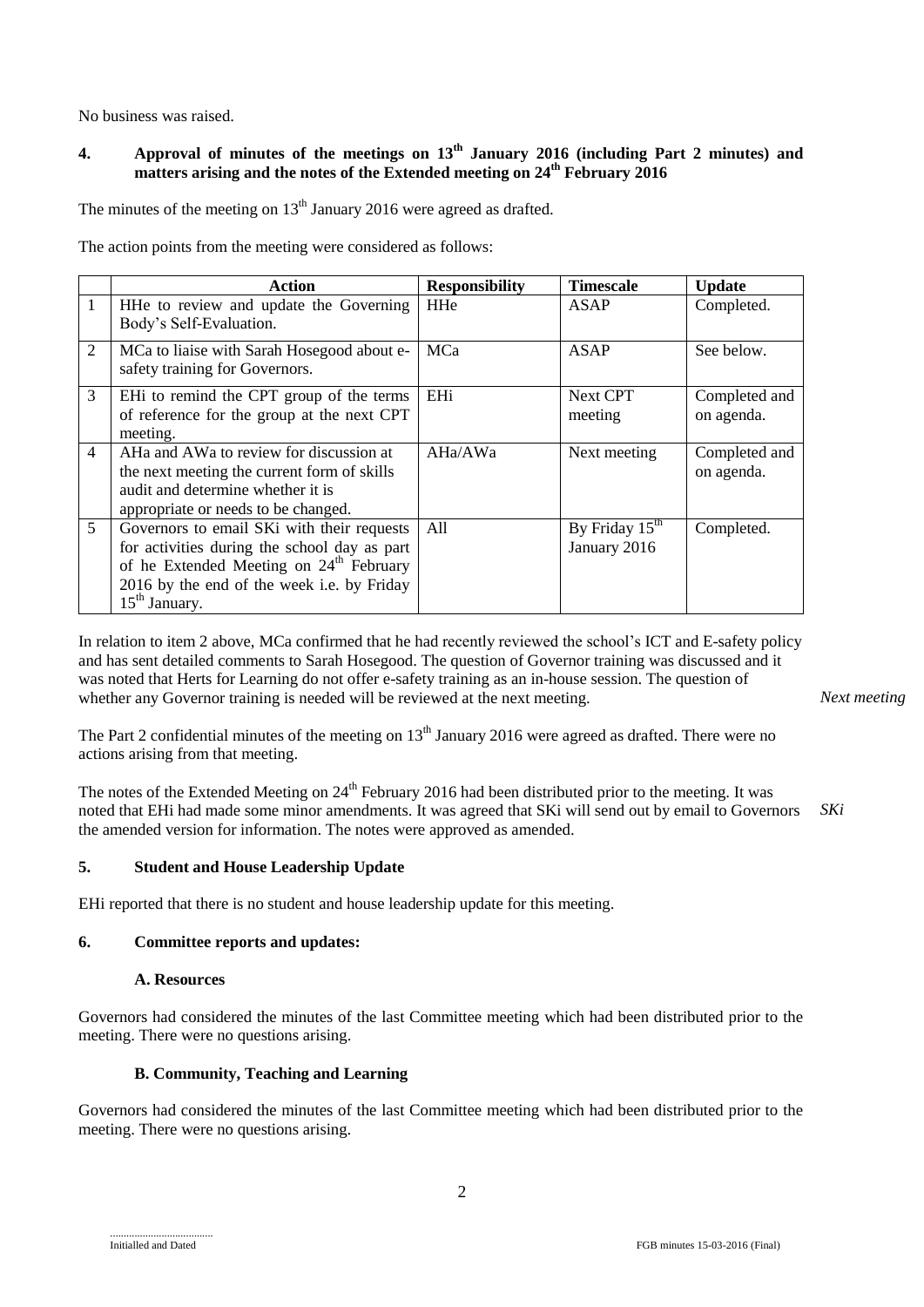# **7. FAB Project**

## a) Update (verbal) on the progress of the FAB Project since the last FGB meeting on  $13<sup>th</sup>$ **January 2016 and the position on the planning consent and the signature of the JCT contract with ASHE Construction**

AHa reported that, on Phase 1 of the project, the playing fields, MUGA and all weather pitch, the project is in the defects liability period and snagging period. The school is trying to obtain a copy of HCC's contractor's snagging list to cross check the items on it against the school's own list. AHa confirmed that the school is updating HCC on issues as they arise.

It was noted that the final quantification of the Phase 1 contract value has still not been confirmed and HCC has now indicated that it will not be finalised until the end of the defects liability period, which is 12 months after practical completion (which was on 31<sup>st</sup> October 2015). HCC has given a strong indication that there is likely to be an additional £200,000 to be added to the budget for Phase 2.

AHa reported that HCC is dealing with some flooding issues from the playing fields onto Oaklands College site. This is HCC's responsibility as it owns the playing fields land; it was noted that the school has not yet surrendered its lease of the old playing fields nor taken the lease of the new areas. The school is currently occupying the new areas under an occupational licence.

On Phase 2, AHa reported that the update boards have now been installed on Hatfield Road and the School Hall, and work is progressing quickly. The steel frame has now been completed, and Governors were aware of the bolt tightening ceremony held on 4<sup>th</sup> March 2016, which was reported in the Herts Advertiser.

Governors queried the impact on the students of noise on the site and in particular whether the school has put in place any contingencies for the exam period. EHi confirmed that the school liaises closely with Ashe, whose site manager is very experienced at working on school sites. The dates of the exam period have been provided to Ashe, but the expectation is that by the exam period the work will be internal and mostly quiet.

AHa reported that the current timetable provides that the school will have beneficial occupation of the new classrooms on 15<sup>th</sup> August 2016. This will enable the set up work to be carried out ready for the start of September. Ashe will remain on site during the latter part of August.

With regard to Charles Church, AHa reported that there has been no movement since the last FGB meeting. There are ongoing discussions between Charles Church and HCC about HCC's access to the South Field for purposes other than education. This is delaying the completion of the sale and also the S106 Agreement which continues to impact on the school's planning position.

It was agreed that it was the right decision to proceed with the school's reserved matters application, and it was noted that all relevant parties are well aware of the need to progress the S106 Agreement, which then releases the S73 planning application and will enable the school to take steps to regularise its reserved matters planning consent. All relevant parties (including HCC) agree that this is the most appropriate way to finalise the planning consents; however, if enforcement action is taken, then the school will respond by making a S96a application which would also regularise the position.

Governors queried the school's risk during this period of protracted negotiations between HCC and Charles Church, and it was noted that the risk to the school is that interest accrues on amounts that have been forward funded by HCC. The project budget includes a figure for interest which is anticipated to be far greater than the interest that will actually be required. AHa also reported that HCC has recognised the impact on the school of these negotiations and, although no promises have been made, the indication is that HCC will ensure that the school's position is not unduly prejudiced.

Finally, it was noted that the JCT contract was completed on 26<sup>th</sup> January 2016 as soon as the reserved matters planning consent was issued.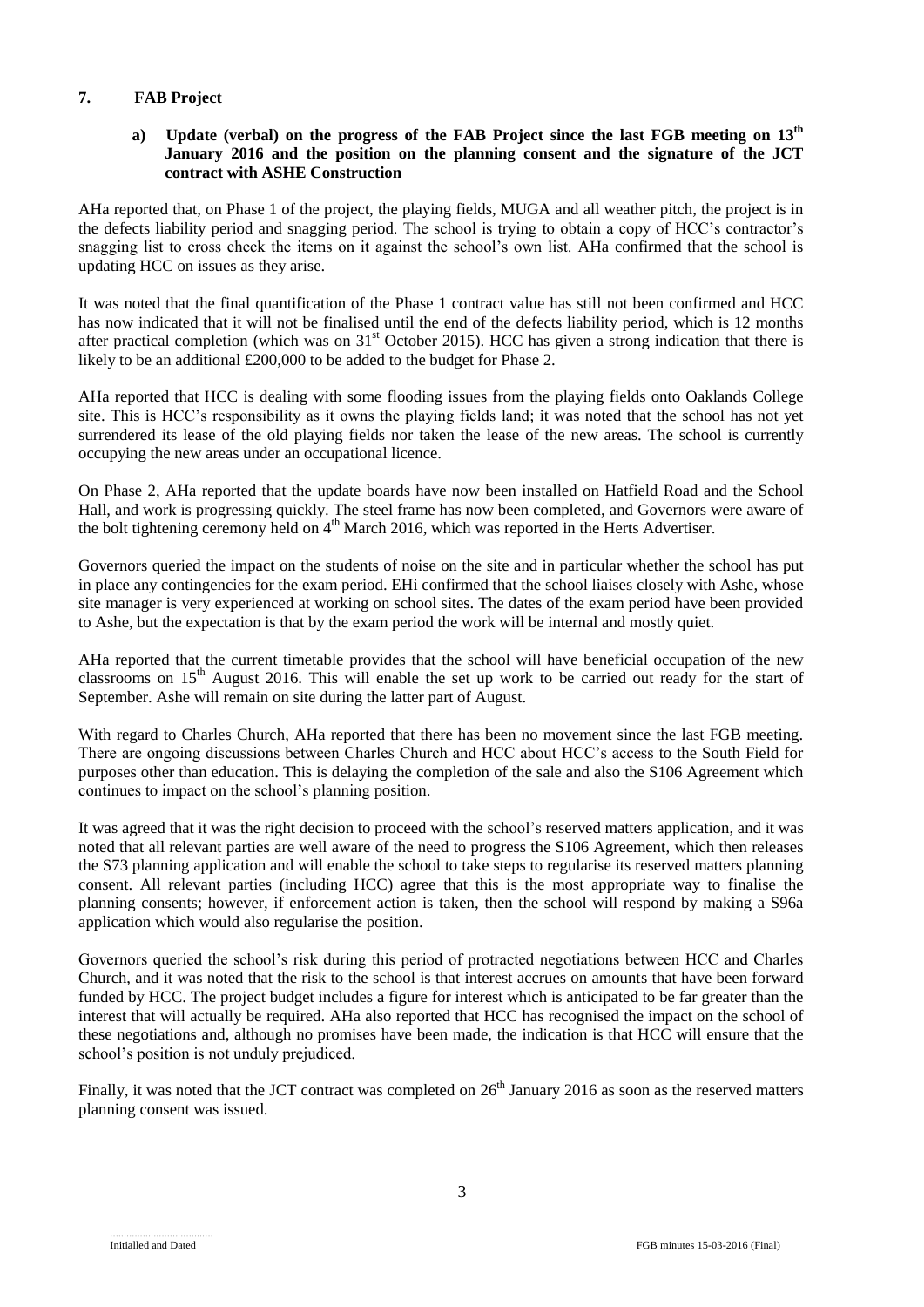### **b) Update on the Rolling Account and the Project Budget and discussion as to the availability of those documents plus the notes of the CPT meetings to Governors**

Governors had considered the Project Budget spreadsheet which had been distributed prior to the meeting.

AHa reported that the CPT group is scrutinising all the costs on the project, and that Julie Wells, the School Business Manager, ("JWe") is now managing the Project Budget which is reviewed both by the CPT group (which meets weekly) and also the FAB Group (which meets monthly). AHa confirmed that the CPT group is working in accordance with the provisions of its terms of reference, and does not agree to any variation on the project until the financial implications of that are known. In addition, the final figures for all the provisional sums that were within the original contract are all being challenged.

It was noted that the Project Budget represents a pessimistic snapshot of the financial position. Worst case scenarios have been included where there are possible options, for example on planning and legal fees.

The use of the contingency was discussed and it was noted that more of the contingency has been used than is ideal; but on the positive side it was noted that the build is now out of the riskiest phase (which is the ground works) and also there are some positive figures which are not yet included in the Project Budget, such as:

- the costs reductions of some of the value engineering works (which are not yet agreed with Ashe); and
- there is a possible additional £40,000 rebate from making payments to Ashe within 14 days of the site meetings. The ability to achieve that timescale depends upon HCC making prompt payments to the school, which it is endeavouring to do and is working with the school to meet.

Governors had raised some queries on the information prior to the meeting and some had requested sight of the notes of the recent CPT meetings to satisfy themselves about the control processes that are being exercised on the project. The following queries were raised and discussed in the meeting:

i) Whether it is possible to provide a breakdown of the amount that has been included within the Project Budget for interest payable to HCC and an indication of what the accrued interest will be at stated points in the build programme. It was agreed that this would be useful and JWe will be asked to include it in the *SKi/JWe*Project Budget.

ii) Whether an assessment can be made of the likelihood of the worst case scenarios that have been factored into the Project Budget. Governors' concern was that decisions may be being made about the project in the light of a pessimistic budget and that those decisions might be different, and therefore potentially lead to a better final outcome, if the budget were not so pessimistic.

EHi confirmed that she is satisfied that this is not a significant concern and that the final outcomes will be of the appropriate quality. It was agreed that until there is progress with Charles Church the pessimistic scenarios on budget items such as planning costs and interest payments have to be maintained.

Governors questioned why JWe has produced the Project Budget instead of the Project Manager. EHi explained the Project Manager's role in terms of the detailed analysis of the monthly invoices received from Ashe, which he scrutinises in detail with the appointed cost consultants. She confirmed that it was decided that it was more sensible that the Project Manager concentrate on that work and that JWe take on the responsibility for the Project Budget as she is then able to keep a tight control of it.

Governors queried the current percentage of the overall work that has been done. It was noted that it is currently at approximately one third.

Governors noted the fee variations set out in the Project Budget as follows:

- Faithful & Gould £5,175
- Anticipated fee variation for NTR Planning £19,000 which is dependent upon the final planning route as discussed in the meeting
- Anticipated fee variation for Hewitsons legal fees  $-£18,000 -$  which it was noted is being negotiated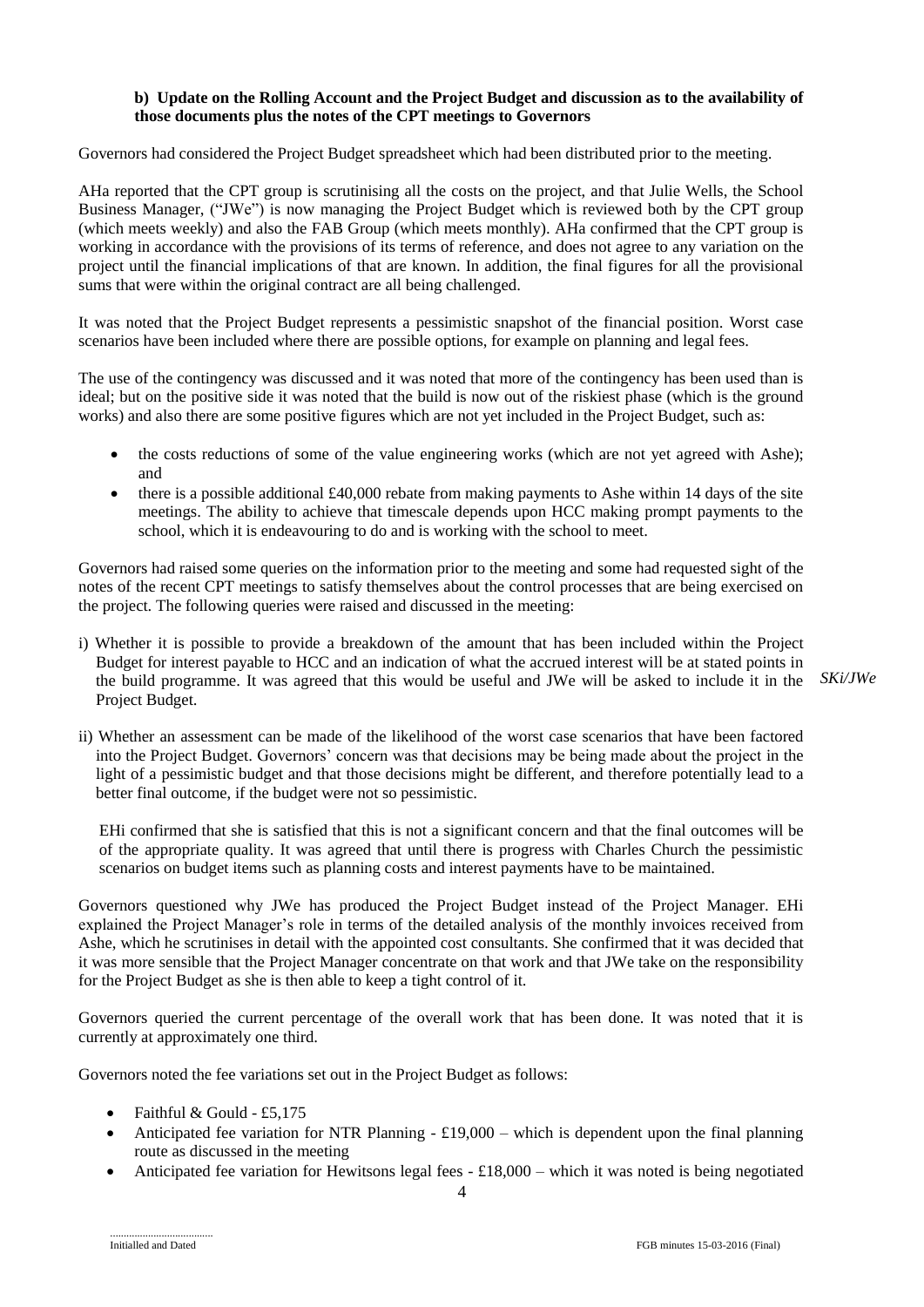as a proposed variation to a capped fee rate

It was agreed that authority is given to the school for each of these items to the amount set out above.

### **c) Update on the review of the CPT terms of reference by the CPT Group and the FAB Group and approval of the amendments arising**

The proposed amended CPT terms of reference had been distributed prior to the meeting. AHa took Governors through the proposed amendments and the reasons for them. It was noted that:

- the CPT group continues to meet weekly and review all progress and potential variations;
- in addition to the Project Budget an additional running spreadsheet of all potential variations, options, costs savings etc. is maintained and reviewed by the CPT group and is a key focus of the CPT meetings. This enables the CPT group to make informed decisions on the Project and is used to track the status of all variations. It will be appended to all CPT minutes; and
- a weekly Project Budget would probably be meaningless, given that it would depend on snapshots/estimates, and so a monthly update is more accurate.

The terms of reference were approved as amended.

### **8. Chair's Update including:**

AHa reported that the school has received a letter again this year from the Minister of State for Schools, Nick Gibb MP, congratulating the school on being one of the top 100 non-selective state-funded schools in England for GCSE performance for 5A\* - C including English and mathematics in 2015 and also being in the top 100 non-selective state-funded schools in England for EBACC performance.

Governors congratulated the school on that achievement.

### **a) Update on BSV discussions on Multi Academy Trusts/Educational Trusts**

AHa confirmed that discussions within the BeauSandVer consortium for a BSV Trust (as outlined at previous FGB meetings and in more detail at the Extended Meeting on the 24<sup>th</sup> February 2016) continue. A solicitor has now been appointed by the 3 schools at a shared cost of £2,000.

AHa reported that all the St Albans and Harpenden secondary schools (STASSH schools) are still keen on setting up a St Albans Trust, and there is a meeting of Heads and Chairs of Governors in May to discuss this further. EHi also reported that the proposals have been discussed with the Regional Schools Commissioner for South-Central England and North West London, and he indicated that he felt that it was a good idea. It was noted that, at the last FGB meeting, Governors agreed that these discussions should be pursued and that authority was re-confirmed on the basis that the key purpose of any trust would be to work collaboratively, without the individual schools losing any of their autonomy. It was noted that the tension within a Trust could come from the competition for students between neighbouring schools.

It was noted that the Government is about to announce as part of the Budget tomorrow that all schools are to become academies. It was agreed that the biggest impact of that will be on primary schools, the vast majority of which are currently maintained schools; however, this leads to the bigger question of Multi Academy Trusts ("MATs") and might lead to the discussions about a STASSH trust being concluded more quickly.

The impact of this announcement was discussed and Governors expressed their opinions on how this will change the set up and management of schools by the DfE. It was noted that the changes to the funding formula for schools are yet to be finalised, and that it is very difficult for schools to make any decisions about their status and future without certainty on funding. This was discussed at length and it was concluded that the school should not restrict itself nor rule anything out at this stage, and should consider looking proactively at MATs and how the school envisages that it could operate within a MAT if that were to be required in future by the Government, what schools could be within a MAT from the public and private sectors and also the possible timescale for that.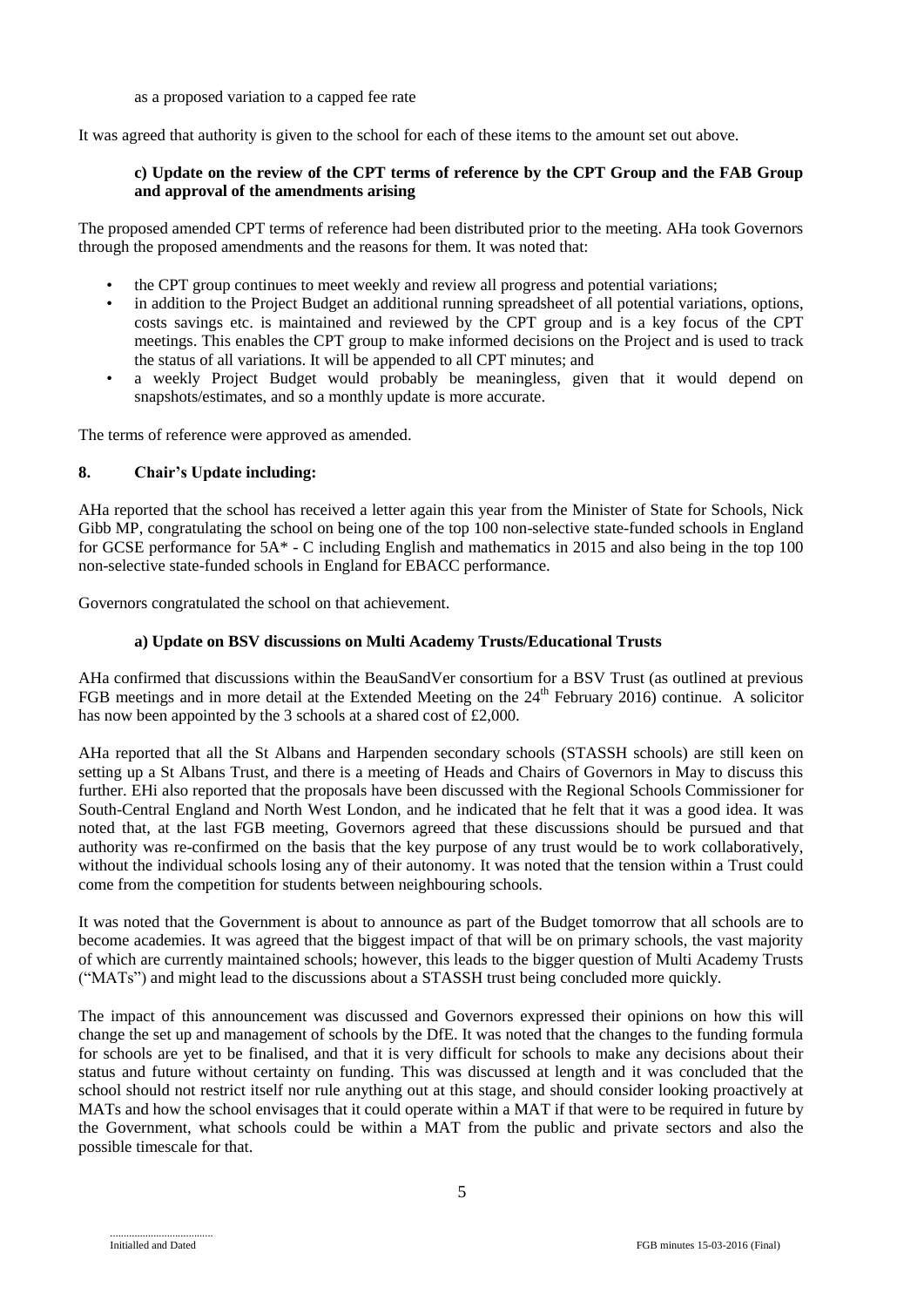It was agreed that this would be re-visited under item 8) c) on the agenda.

### **b) Governor Skills Audit and Parent Governor Election process**

Governors had considered the updated skills audit which had been distributed prior to the meeting and noted that it had been used to inform the parent governor election process which is underway. The voting is due to end on Friday 18<sup>th</sup> March at 9am.

It was agreed that there are no obvious skills gaps.

# **c) Feedback from Extended Meeting on 24th February 2016 and actions to be taken forward**

Governors had considered the Strategic Priorities 2016-20 document which had been distributed in advance of the meeting, together with the outcomes from the session on the vision for 2010, and agreed that it captured the areas arising from the extended meeting. Governors asked that, although the bullet points are not in order of priority, the point about maintaining the ethos of the school be the first point, as that is seen as the most important.

It was noted that most of the areas set out are being worked on already. There is also some cross over with the Plan for School Improvement ("PSI").

Governors queried whether staff retention and recruitment should be included in the priorities document and it was noted that it is already part of the PSI.

The points that needed to be addressed further were:

- Working with other schools this is subject to the school having the resources to do so
- Self-evaluation of the Governors and the Governing Body

It was agreed that Governors will review these two areas with a view to deciding how to proceed; these areas will be included within the strategic priorities section of the new PSI. AHa asked Governors to email any suggestions for the self-evaluation of the GB after the meeting.

## **9. Head's Report**

Governors had considered the Head's Report which had been circulated before the meeting. EHi reported that the Leadership Team ("LT") working weekend had been very useful as the LT had time to discuss future developments.

### *There was then a discussion which was recorded in Part 2 confidential minutes.*

EHi informed Governors of Jessica Hynes' visit to the school that day and also of a number of sports events at which school teams had performed exceptionally well at various levels including County level. Governors congratulated the PE Department on these achievements.

# **10. Update on Fundraising – 80 in '18 Campaign**

It was noted that the work of the 80 in '18 Steering Committee had been discussed in detail at the Extended Meeting on 24<sup>th</sup> February 2016. It was noted that AHa has drafted a letter to be sent to parents with the fundraising vision in which he has dealt with the concerns expressed by Governors at the Extended Meeting about the message to be delivered.

It was noted that the plan is to use all opportunities to speak to stakeholders about fundraising, with the aim of increasing stakeholder engagement.

IJo explained that, at the last Steering Committee meeting, there was a productive discussion about the set up of the BSA, with all parties being mindful of the huge contribution that the BSA, through the hard work of its members, has made to the school over the years. The outcome of that discussion was that it is important that

*All*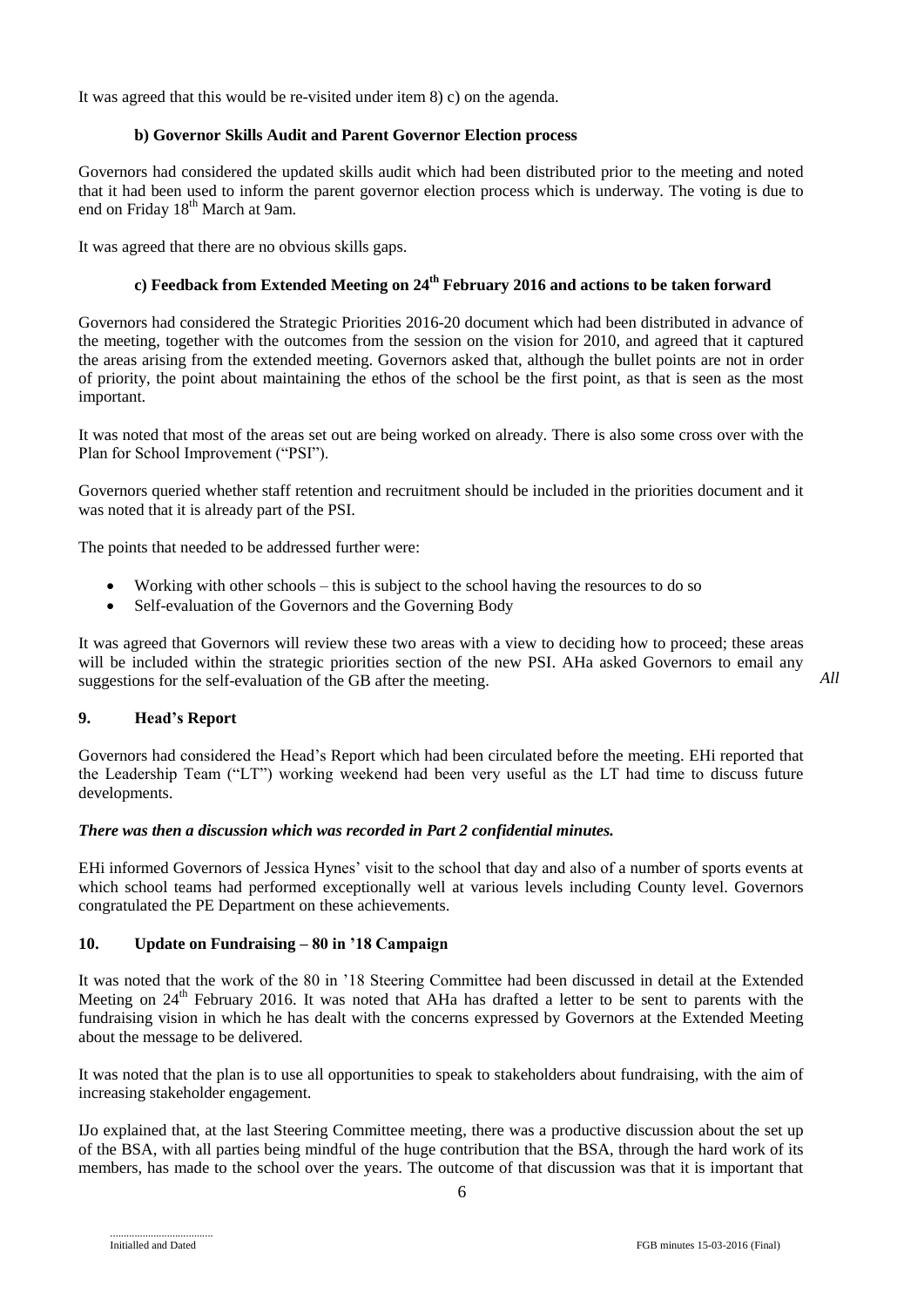any changes to the fundraising structure are in place for September so that all new Year 7 parents see that as the way the school operates.

### **11. Safeguarding – update and approval of the amendments to the Child Protection Policy (as recommended by HCC)**

Governors had considered the amended Child Protection Policy which had been distributed just prior to the meeting. Governors confirmed that they had had adequate time to consider the amendments and the amended policy was approved.

Governors queried how staff are informed of the amendments and it was noted that SKi notifies all staff of the fact that policies are amended or adopted, and the policies are available on the central resources library if any member of staff wants to read the policy.

The yearly review of the policy was noted and it was agreed that e-safety comes within the remit of this policy. It was agreed that annual review is appropriate.

AWa confirmed that, as Safeguarding Governor, she met with Yvonne Powdrell (the school's Designated Senior Person for Child Protection) and confirmed the Child Protection Checklist is accurate and up to date. She also reported that she has met with the school's HR Officer, Sue Parsons, and has verified that the school's Single Central Record is up to date and also with Laura Hawkins to discuss Children Looked After, for whom Laura is adopting a personally tailored approach. It was agreed that this is all very positive.

## **12. Review of parent feedback on ParentView**

Governors had considered the data from ParentView for the last 365 days, which had been distributed prior to the meeting. It was noted that there was no data on ParentView for the current academic year as there are not enough responses recorded for the year, and that there were only 34 responses in the last 365 days, the vast majority of which were very positive.

The question of the reason for the low numbers of responses was debated and it was agreed that it is disappointing that there are such low numbers as the school does what it can to persuade parents to register their views. EHi explained that the school is also carrying out parent surveys at parents evenings for Years 7 to 11. It was agreed that, provided feedback is being sought from parents, then that is acceptable.

### **13. Policies – consideration and approval of the following policies:**

## **a) Freedom of Information Policy (due March 2016)**

**b) Freedom of Information Publication Scheme (due March 2016)**

# **c) Privacy Notice (due March 2016)**

EHi reported that these policies are not ready for approval and it was agreed that they will be reviewed at the *Next*  next meeting. *meeting*

## **d) Investment Policy as recommended by the Resources Committee (due March 2016)**

Governors had considered the Investment Policy, which had been recommended for approval by the Resources Committee, and had been distributed prior to the meeting. The policy was approved as drafted.

# **14. Governor Development Co-ordinator Update**

The in-house training session on Pupil Premium was discussed and it was agreed that it was a useful session.

LSh reported that exclusions and safeguarding training is mostly up to date.

### **15. To receive any other business as notified in item 3**

It was noted that the resignation of NAr means that it will be necessary to appoint a new SEN Governor. It was